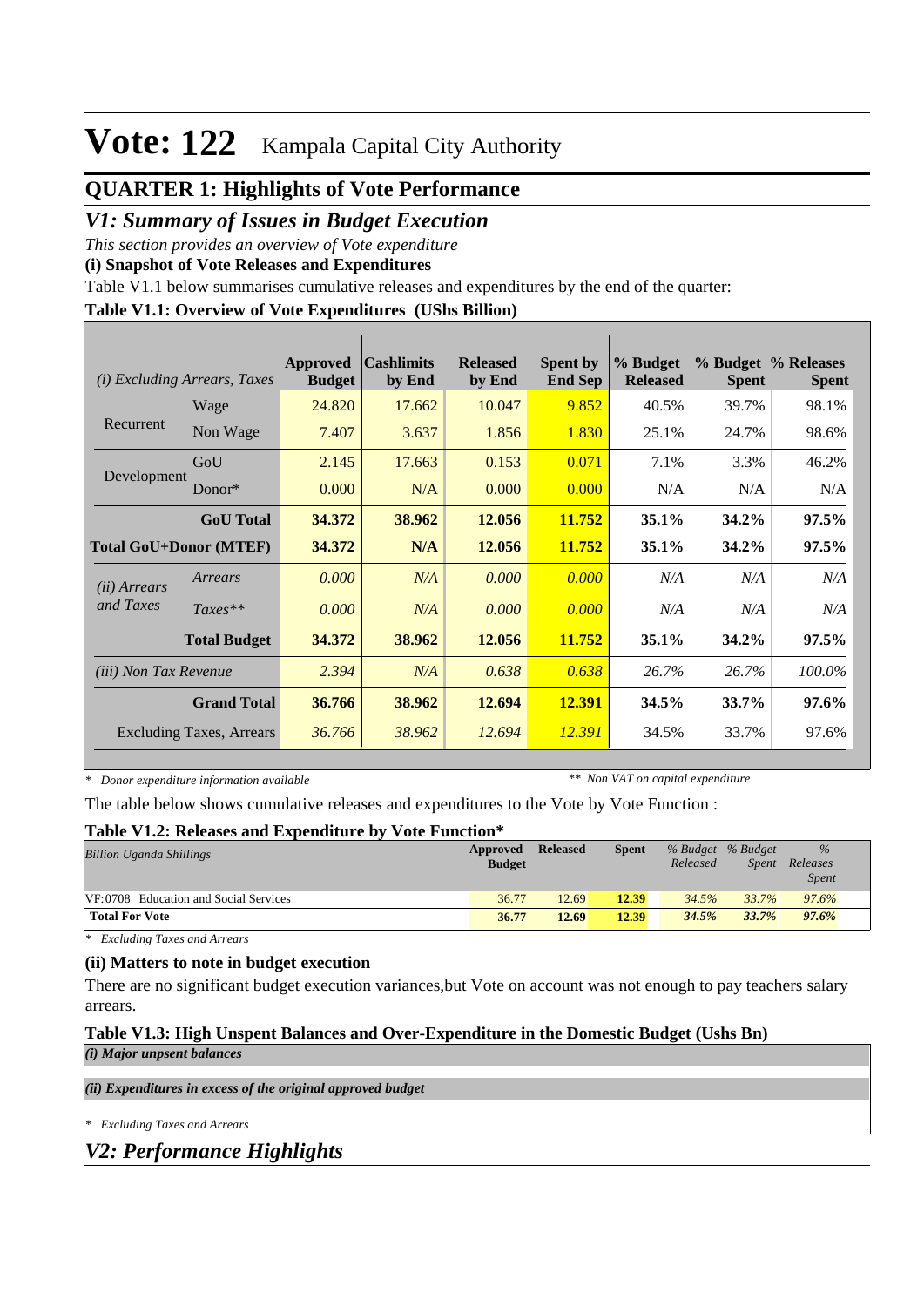## **QUARTER 1: Highlights of Vote Performance**

*This section provides highlights of output performance, focusing on key outputs and actions impelemented to improve section performance.*

### **Table V2.1: Key Vote Output Indicators and Expenditures\***

| Vote, Vote Function<br><b>Key Output</b>                                                      | <b>Approved Budget and</b><br><b>Planned outputs</b> |                                                                                                                                                                     | <b>Cumulative Expenditure</b><br>and Performance                                                                                          | <b>Status and Reasons for any</b><br><b>Variation from Plans</b> |                                                                           |       |
|-----------------------------------------------------------------------------------------------|------------------------------------------------------|---------------------------------------------------------------------------------------------------------------------------------------------------------------------|-------------------------------------------------------------------------------------------------------------------------------------------|------------------------------------------------------------------|---------------------------------------------------------------------------|-------|
| <b>Vote Function: 0708 Education and Social Services</b>                                      |                                                      |                                                                                                                                                                     |                                                                                                                                           |                                                                  |                                                                           |       |
| <b>Output: 070802</b>                                                                         | <b>School Inspection</b>                             |                                                                                                                                                                     |                                                                                                                                           |                                                                  |                                                                           |       |
| Description of Performance: 700 Primary schools                                               | inspected<br>100<br>secondary schools inspected      | 314 schools were inspected. Out The targets are likely to be<br>of these 85 were Nursery<br>Schools, 209 were primary<br>schools and 20 were secondary<br>schools). | achieved                                                                                                                                  |                                                                  |                                                                           |       |
| Performance Indicators:                                                                       |                                                      |                                                                                                                                                                     |                                                                                                                                           |                                                                  |                                                                           |       |
| Number of secondary<br>schools inspected                                                      |                                                      | 70                                                                                                                                                                  |                                                                                                                                           | 20                                                               |                                                                           |       |
| Number of primary schools<br>inspected                                                        |                                                      | 500                                                                                                                                                                 |                                                                                                                                           | 209                                                              |                                                                           |       |
| <b>Output Cost:</b>                                                                           | UShs Bn:                                             | 0.191                                                                                                                                                               | UShs Bn:                                                                                                                                  | 0.033                                                            | % Budget Spent:                                                           | 17.5% |
| <b>Output: 070851</b>                                                                         | <b>Primary education services</b>                    |                                                                                                                                                                     |                                                                                                                                           |                                                                  |                                                                           |       |
| Description of Performance: increase in the number of                                         | primary school enrollment.                           |                                                                                                                                                                     | Pass rate to be determined after<br>third quarter when results are<br>out                                                                 |                                                                  | Pass rate to be determined after<br>third quarter when results are<br>out |       |
| Performance Indicators:                                                                       |                                                      |                                                                                                                                                                     |                                                                                                                                           |                                                                  |                                                                           |       |
| Pass rate of students<br>(Primary)                                                            |                                                      | 80                                                                                                                                                                  |                                                                                                                                           |                                                                  |                                                                           |       |
| Number of qualified<br>teachers retrained (Primary)                                           |                                                      | 1560                                                                                                                                                                |                                                                                                                                           |                                                                  |                                                                           |       |
| <b>Output Cost:</b>                                                                           | UShs Bn:                                             | 0.580                                                                                                                                                               | UShs Bn:                                                                                                                                  |                                                                  | 0.145 % Budget Spent:                                                     | 25.0% |
| <b>Output: 070852</b>                                                                         | <b>Secondary education services</b>                  |                                                                                                                                                                     |                                                                                                                                           |                                                                  |                                                                           |       |
| Description of Performance: Improved number of secondary N/A                                  | enrollment                                           |                                                                                                                                                                     |                                                                                                                                           |                                                                  | Pass rate to be determined after<br>third quarter when results are<br>out |       |
| Performance Indicators:                                                                       |                                                      |                                                                                                                                                                     |                                                                                                                                           |                                                                  |                                                                           |       |
| Pass rate of students<br>(Secondary)                                                          |                                                      | $\boldsymbol{0}$                                                                                                                                                    |                                                                                                                                           |                                                                  |                                                                           |       |
| <b>Output Cost:</b>                                                                           | UShs Bn:                                             | 3.232                                                                                                                                                               | UShs Bn:                                                                                                                                  |                                                                  | 0.807 % Budget Spent:                                                     | 25.0% |
| Output: 070853                                                                                | <b>Tertiary education services</b>                   |                                                                                                                                                                     |                                                                                                                                           |                                                                  |                                                                           |       |
| Description of Performance: Increased number of tertiary                                      | school enrollement.                                  |                                                                                                                                                                     | N/A                                                                                                                                       |                                                                  | N/A                                                                       |       |
| <b>Output Cost:</b>                                                                           | UShs Bn:                                             | 0.017                                                                                                                                                               | <b>UShs Bn:</b>                                                                                                                           |                                                                  | 0.004 % Budget Spent:                                                     | 25.0% |
| <b>Output: 070880</b>                                                                         | Primary education infrastructure construction        |                                                                                                                                                                     |                                                                                                                                           |                                                                  |                                                                           |       |
| Description of Performance: Average construction status in                                    | different schools.                                   |                                                                                                                                                                     | School infrastructure started in<br>previous FY were completed,<br>however. New constructions are however, new one began.<br>yet to begin |                                                                  | School infrastructure started in<br>previous FY were completed,           |       |
| Performance Indicators:                                                                       |                                                      |                                                                                                                                                                     |                                                                                                                                           |                                                                  |                                                                           |       |
| Status of construction of<br>toilet facilities in schools                                     |                                                      | 100                                                                                                                                                                 |                                                                                                                                           | 100                                                              |                                                                           |       |
| Status of construction of<br>other school<br>structures(teachers' houses,<br>libraries, labs) |                                                      | 100                                                                                                                                                                 |                                                                                                                                           | 100                                                              |                                                                           |       |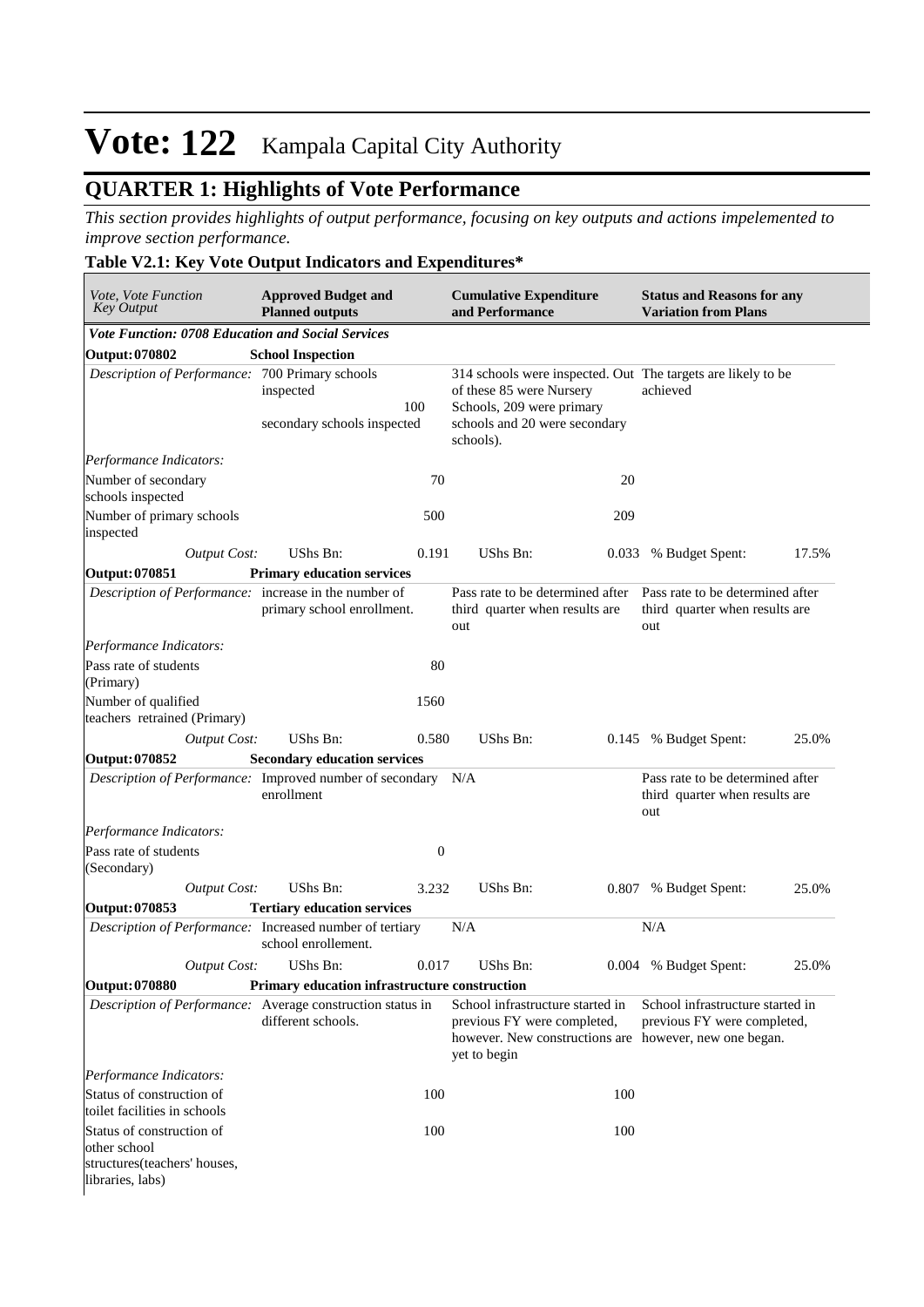## **QUARTER 1: Highlights of Vote Performance**

| <i>Vote, Vote Function</i><br><b>Key Output</b>                                                | <b>Approved Budget and</b><br><b>Planned outputs</b> |       | <b>Cumulative Expenditure</b><br>and Performance |        | <b>Status and Reasons for any</b><br><b>Variation from Plans</b> |       |
|------------------------------------------------------------------------------------------------|------------------------------------------------------|-------|--------------------------------------------------|--------|------------------------------------------------------------------|-------|
| Status of construction of<br>classrooms in primary schools                                     |                                                      | 100   |                                                  | 100    |                                                                  |       |
| <b>Output Cost:</b>                                                                            | UShs Bn:                                             | 1.403 | UShs Bn:                                         | 0.013  | % Budget Spent:                                                  | 0.9%  |
| Output: 070881                                                                                 | Secondary education infrastructure construction      |       |                                                  |        |                                                                  |       |
| <i>Description of Performance:</i> Average construction status in                              | kasanga Seed School.                                 |       | Kansanga seed school near<br>completition        |        | Work completed on time                                           |       |
| Performance Indicators:                                                                        |                                                      |       |                                                  |        |                                                                  |       |
| Status of construction of<br>toilet facilities in schools                                      |                                                      | 100   |                                                  | 100    |                                                                  |       |
| Status of construction of<br>classrooms in secondary<br>schools                                |                                                      | 100   |                                                  | 100    |                                                                  |       |
| Status of construction of<br>other school<br>structures (teachers' houses,<br>libraries, labs) |                                                      | 100   |                                                  | 100    |                                                                  |       |
| <b>Output Cost:</b>                                                                            | UShs Bn:                                             | 0.742 | UShs Bn:                                         | 0.058  | % Budget Spent:                                                  | 7.8%  |
| <b>Vote Function Cost</b>                                                                      | <b>UShs Bn:</b>                                      |       | 36.766 UShs Bn:                                  | 12.391 | % Budget Spent:                                                  | 33.7% |
| <b>Cost of Vote Services:</b>                                                                  | $UShs Bn$ :                                          |       | 36.766 UShs Bn:                                  | 12.391 | % Budget Spent:                                                  | 33.7% |

*\* Excluding Taxes and Arrears*

The Rubaga Division Urban Council Library was opened and stocked with some books. User needs are being solicited to provide the necessary books for the users.

Trained 80 teachers in basic ICT skills with focus on the schools online program by British council; and trained teachers in Grant application sponsored by British Council which will help build capacity to assist schools in requesting for grants.

The assembly ground at Nateete Mackay PS was levelled and tarmacked with assistance from the Verkey Gems Foundation.

 The parking ground and the walk ways at Namirembe Infants PS was tarmacked using funds from community contributions.

Inspected 94 PLE centres to assess readiness for 2014 PLE and Coordinated the correction of PLE draft registers from UNEB PLE centres while 274 PLE supervisors, 1130 PLE invigilators and 29 distributors were identified and selected.

50 schools participated in the 2014 primary schools MDD festival and 103 children represented KCCA at the National Primary Schools Ball games Competition

Teachers from 10 government grant aided primary schools were trained in special needs education with assistance from CHESHIRE Services Uganda

Carried out the updating of the web portal and formalizing the web portal management for tourism promotion with new information. The site has attracted over, two million (2,000,000) hits since its hosting.

Participated in organisation of the City Festival 2014 where partners contributes included; Uganda Wildlife Authority sup 10, 000,000; Imperial Group of Hotel 25,000,000; Uganda Wildlife Education center 5,000,000 in kind and Serena Hotel 15,000,000 in provision of space and seating facilities.

Participated in several KCCA organised events with view of promoting tourism, these include; EALASCA Games, World Future Cities Exhibition, Miss Tourism Central Region Cluster, Tourism Excellence Awards by the Uganda Tourism Board

Participated in research with Makerere University Tourism Students Association, lecturers and AFFCAD community to study the viability of slum tourism in Kampala

Signed a MoU with service providers for Kampala sightseeing Bus project and Technical drawings for the Bus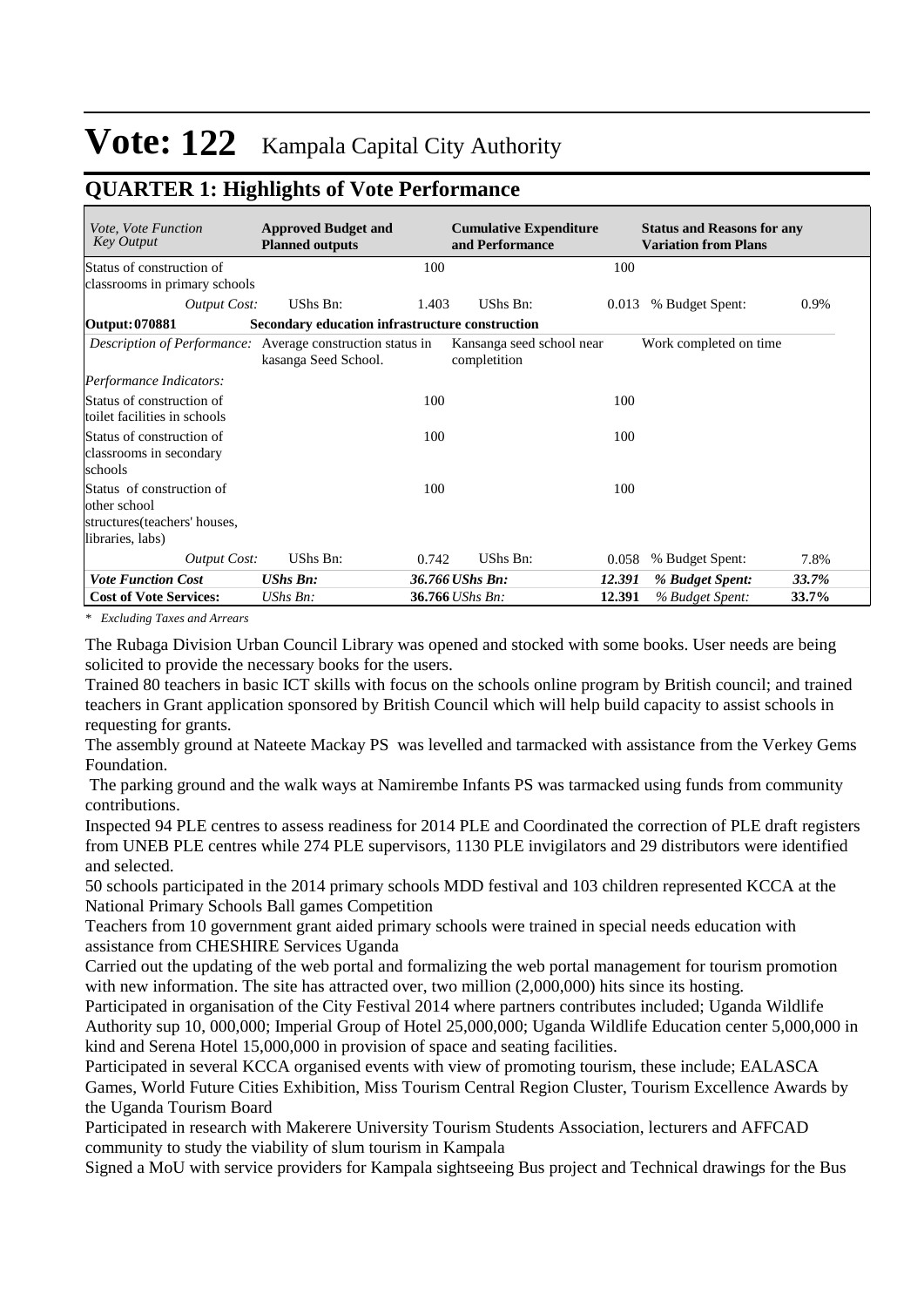### **QUARTER 1: Highlights of Vote Performance**

tourist information Booth was presented to PPC

Planned and Organised the EALASCA games for 2014 where Kampala City won the overall championship. Hosted several related events including; -hand over of chain of office, Ministerial conference and opening and closing ceremony.

The Sports guidelines were approved by Education and social services working group and appointment of new club chairpersons and SGC was done.

Improvement of ambiance in the following schools is underway. These are Kasubi CU PS, Nakivubo Blue PS, Kibuye PS, St Peters Nsambya PS, Luzira CU, St James Biina, and Police Children PS

The renovation of a 7 classroom block at Kasubi CU PS and renovation of Namungoona Kigobe PS was completed

Construction of a classroom block at KCCA Kamwokya is at 85% completion, Kampala High School, St Peters Nsambya SS and Nabisunsa Girls SS is 95%,

### **Table V2.2: Implementing Actions to Improve Vote Performance**

### *V3: Details of Releases and Expenditure*

*This section provides a comprehensive summary of the outputs delivered by the Vote and further details of Vote expenditures by Vote Function and Expenditure Item.*

#### **Table V3.1: GoU Releases and Expenditure by Output\***

| <b>Billion Uganda Shillings</b>                        | <b>Approved</b><br><b>Budget</b> | <b>Released</b> | <b>Spent</b> | $%$ GoU<br><b>Budget</b><br>Released | $%$ GoU<br><b>Budget</b><br>Spent | $%$ GoU<br>Releases<br><i>Spent</i> |
|--------------------------------------------------------|----------------------------------|-----------------|--------------|--------------------------------------|-----------------------------------|-------------------------------------|
| VF:0708 Education and Social Services                  | 34.37                            | 12.06           | 11.75        | 35.1%                                | 34.2%                             | 97.5%                               |
| Class: Outputs Provided                                | 24.91                            | 10.07           | 9.85         | 40.4%                                | 39.6%                             | 97.8%                               |
| 070802 School Inspection                               | 0.09                             | 0.03            | 0.00         | 29.5%                                | 2.3%                              | 7.8%                                |
| Secondary Education Services (Wage)<br>070807          | 8.25                             | 3.47            | 3.46         | 42.0%                                | 41.9%                             | 99.8%                               |
| <b>Tertiary Education Services (Wage)</b><br>070808    | 13.78                            | 5.42            | 5.30         | 39.3%                                | 38.5%                             | 97.8%                               |
| 070809 Tertiary Education Services (Wage)              | 2.79                             | 1.16            | 1.09         | 41.7%                                | 39.1%                             | 93.8%                               |
| Class: Outputs Funded                                  | 7.32                             | 1.83            | 1.83         | $25.0\%$                             | 25.0%                             | 99.9%                               |
| Primary education services<br>070851                   | 0.58                             | 0.15            | 0.15         | 25.0%                                | 25.0%                             | 99.9%                               |
| 070852 Secondary education services                    | 3.23                             | 0.81            | 0.81         | $25.0\%$                             | 25.0%                             | 99.9%                               |
| 070853<br>Tertiary education services                  | 0.02                             | 0.00            | 0.00         | $25.0\%$                             | 25.0%                             | 100.0%                              |
| 070854 Health Training Institutions                    | 3.06                             | 0.77            | 0.77         | 25.0%                                | 25.0%                             | 100.0%                              |
| 070855 Primary Teachers' Colleges                      | 0.42                             | 0.11            | 0.11         | 25.0%                                | 25.0%                             | 100.0%                              |
| Class: Capital Purchases                               | 2.14                             | 0.15            | 0.07         | 7.1%                                 | 3.3%                              | 46.2%                               |
| 070880 Primary education infrastructure construction   | 1.40                             | 0.08            | 0.01         | 5.5%                                 | $0.9\%$                           | 16.4%                               |
| 070881 Secondary education infrastructure construction | 0.74                             | 0.08            | 0.06         | 10.2%                                | 7.8%                              | 76.8%                               |
| <b>Total For Vote</b>                                  | 34.37                            | 12.06           | 11.75        | 35.1%                                | 34.2%                             | 97.5%                               |

*\* Excluding Taxes and Arrears*

### **Table V3.2: 2014/15 GoU Expenditure by Item**

| <b>Billion Uganda Shillings</b>         | Approved<br><b>Budget</b> | <b>Releases</b> | Expend-<br>iture | % Budged<br><b>Released</b> | % Budget<br><b>Spent</b> | %Releases<br><b>Spent</b> |
|-----------------------------------------|---------------------------|-----------------|------------------|-----------------------------|--------------------------|---------------------------|
| <b>Output Class: Outputs Provided</b>   | 24.91                     | 10.07           | 9.85             | 40.4%                       | 39.6%                    | 97.8%                     |
| 211101 General Staff Salaries           | 24.82                     | 10.05           | 9.85             | 40.5%                       | 39.7%                    | 98.1%                     |
| 225001 Consultancy Services- Short term | 0.09                      | 0.03            | 0.00             | 29.5%                       | 2.3%                     | 7.8%                      |
| <b>Output Class: Outputs Funded</b>     | 7.32                      | 1.83            | 1.83             | 25.0%                       | 25.0%                    | 99.9%                     |